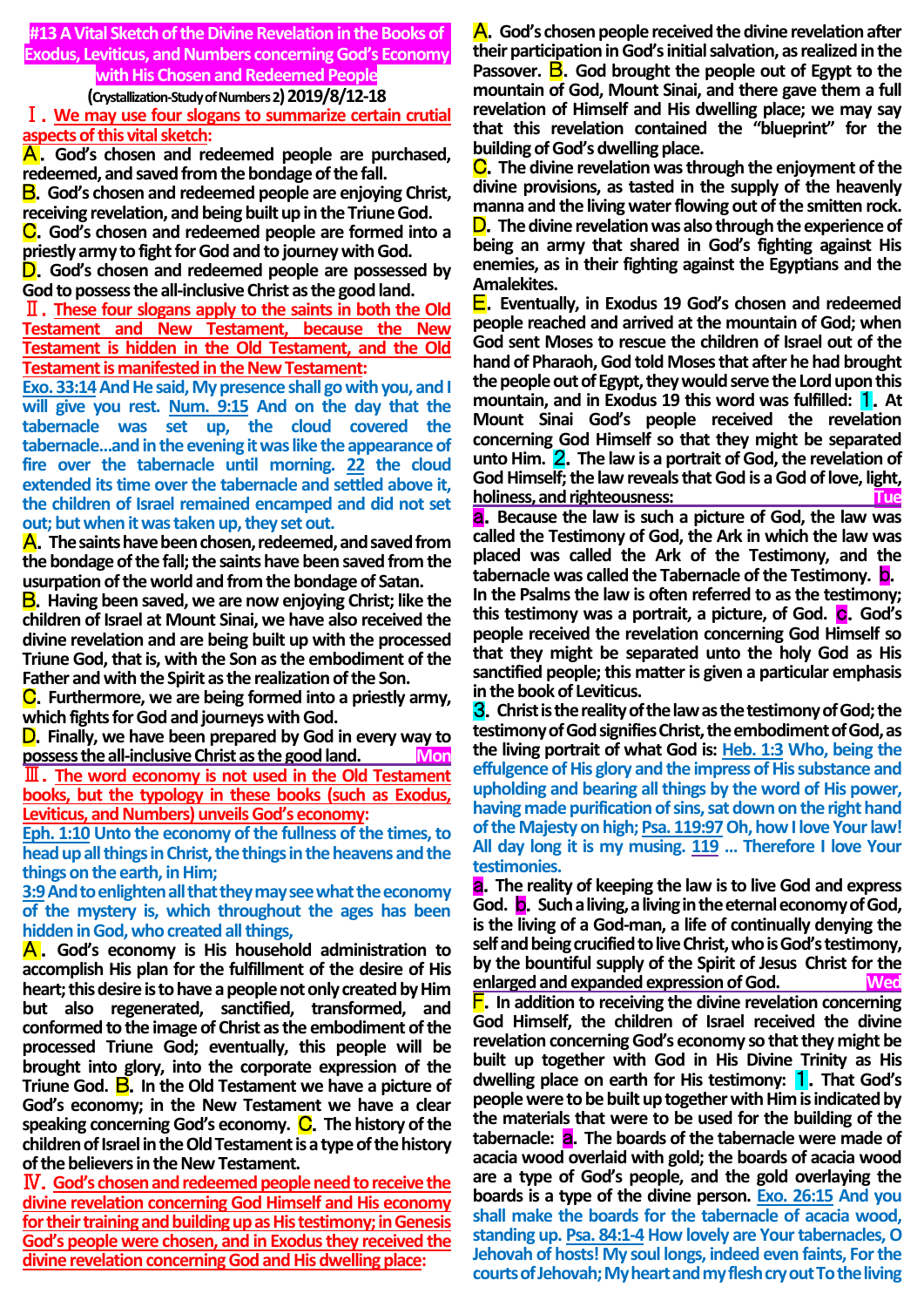## **God. At Your two altars even the sparrow has found a home; And the swallow, a nest for herself, Where she may lay her young, O Jehovah of hosts, my King and my God. Blessed are those who dwell in Your house; They will yet be praising You.**

b.**Thus, the boards of acacia wood overlaid with gold signify God's people being built up together with God to be His dwelling place; from this we see not only that God's people are the building materials for His dwelling place but also that God Himself is the building material.** 2.**In the tabernacle we can see a picture of the Divine Trinity: <b>a.** The Ark, the **table of the bread of the Presence, and the incense altar all**  signify Christ the Son. **b.** The Father is signified by the Gold, for in typology gold signifies the divine nature of God. **C**. **The Spirit is signified by the oil in the seven lamps in the lampstand; if the lamps had no oil, they would be useless,**  and there would not be any light in the tabernacle. **C**. Also, **the lampstand, which was a single entity, signifies the Triune God:** (1)**The gold signifies the Father, the form signifies the Son, and both the lamps and the oil signify the Spirit.** (2)**This is a revelation of God's people being built up with the Triune God to be His dwelling place on earth.**

3.**The forty-eight boards of the tabernacle correspond to the forty-eight cities given to the Levites; six of these cities were to be cities of refuge; the most striking point regarding the cities of refuge is that they were enterable:**

a.**Eventually, these forty-eight cities of the Levites will consummate in a unique city—the New Jerusalem; the tabernacle revealed in Exodus is a miniature of this unique city.** b.**In the New Testament, God's testimony is the church, the Body of Christ, and in eternity this testimony will consummate in the New Jerusalem, which is also called a tabernacle.** c.**In the Old Testament, the tabernacle was with the children of Israel, and in the New Testament the tabernacle is first Christ and then the church as the enlargement of Christ; in eternity there will be the ultimate, consummate tabernacle, the New Jerusalem; in each case the striking point is that the tabernacle is enterable; Hallelujah, the Triune God is enterable!**

G.**In the book of Leviticus, God trained His people to worship and partake of Him and to live a holy, clean, and rejoicing life. Thu**

Ⅴ.**The central thought of Numbers is that Christ is the meaning of life, the testimony, the center of God's people, and the Leader, the way, and the goal of their journey and fighting:**

A.**The entire Bible shows us one thing—God's intention is to have a people formed into an army to take Christ as their meaning of life, testimony, center, Leader, way, and goal and to proceed on and fight for God so that He may have a people built up as His kingdom and His house, which will consummate in the New Jerusalem.**

B.**The book of Numbers as a whole reveals the need for God's chosen and redeemed people to be formed into an army to carry out the holy war: 1 Tim. 1:18 This charge I commit to you, my child Timothy, according to the prophecies previously made concerning you, that by them you might war the good warfare, 2 Tim. 2:3-4Suffer evil with me as a good soldier of Christ Jesus. No one serving as a soldier entangles himself with the affairs of this life, that he may please the one who enlisted him.**

1.**In order to be formed into a holy army, God's people first had to be numbered according to their maturity in life.** 2. **God's chosen and redeemed people were also built up into one body.** 3.**Then God's people journeyed with God:**

a.**In their journey with God, the children of Israel had the** 

**presence of God, signified by the cloud in the day and by the**  fire in the cloud at night. **b**. As the children of Israel **journeyed with God, the Angel of Jehovah took the lead; the title of the Angel of Jehovah is a particular title of Christ in the Old Testament, as revealed in Exodus 3:2-6. C. In their journey the children of Israel were moving, walking, and living with Jehovah, the Triune God.** d.**God's chosen and redeemed people passed through the great and terrible wilderness with all kinds of trials, sufferings, and divine care,**  supplies, and discipline. **e.** On their journey through the **wilderness, the children of Israel passed through forty-two stations to enter into rest in the good land promised by God.** 4.**As a priestly army, God's chosen and redeemed people fought together with God and for God:** 

a.**In their fighting together with God and for God, the children of Israel defeated the king of Arad and destroyed his people; by doing this, they overcame the first enemy among the Canaanites.** b.**God's people also defeated Sihon the king of the Amorites with his people and Og the king of Bashan with his people; this means that they overcame**  Canaan's two "gate guards". C. The children of Israel also **defeated the Midianites with their five kings; by defeating**  them, the people overcame Canaan's gate army. **d**. The **kings defeated by God's chosen and redeemed people signify the spiritual powers, rulers, and authorities in the air, whom we must defeat. Eph. 6:10-12 Finally, be empowered in the Lord and in the might of His strength. Put on the whole armor of God that you may be able to stand against the stratagems of the devil, For our wrestling is not against blood and flesh but against the rulers, against the authorities, against the world-rulers of this darkness, against the spiritual forces of evil in the heavenlies. <b>e.** The fighting of God's **people against the kings was for the entrance into the Godpromised good land that the kingdom of God might be spread and established there.**

5.**As the priestly army carrying out God's holy war, God's chosen and redeemed people bore with them God's dwelling, the Tabernacle of the Testimony, with the Ark of the Testimony.** 6.**The key words in Exodus are redemption, leading, revelation, and building; the key words in Leviticus are fellowship, service, and holiness; and the key words in Numbers are formation, journeying, and fighting.** 7.**The book of Numbers is a record of God's chosen and redeemed people being formed into a priestly army to fight for God and to journey with God so that they may be prepared by God to possess the all-inclusive Christ as the good land. Sat**

**Crucial Points**⑴**:God's chosen and redeemed people go on the journey with God which is according to God's economy to reach the goal**

**OL1: These four slogans below apply to the saints in both the Old Testament and New Testament, because the New Testament is hidden in the Old Testament, and the Old Testament is manifested in the New Testament.**

**[In presenting] a vital sketch of the divine revelation in the books of Exodus, Leviticus, and Numbers concerning God's economy with His chosen and redeemed people, we may use four slogans to summarize certain crucial aspects of this sketch:** ⑴**"Purchased, redeemed, and saved from the bondage of the fall";** ⑵ **"Enjoying Christ, receiving revelation, and being built up in the Triune God";**  ⑶**"Formed into a priestly army to fight for God and to journey with God";** and  $\frac{4}{$ "Possessed by God to possess **the all-inclusive Christ as the good land."**

**Exodus shows us that God took a big step in His move by**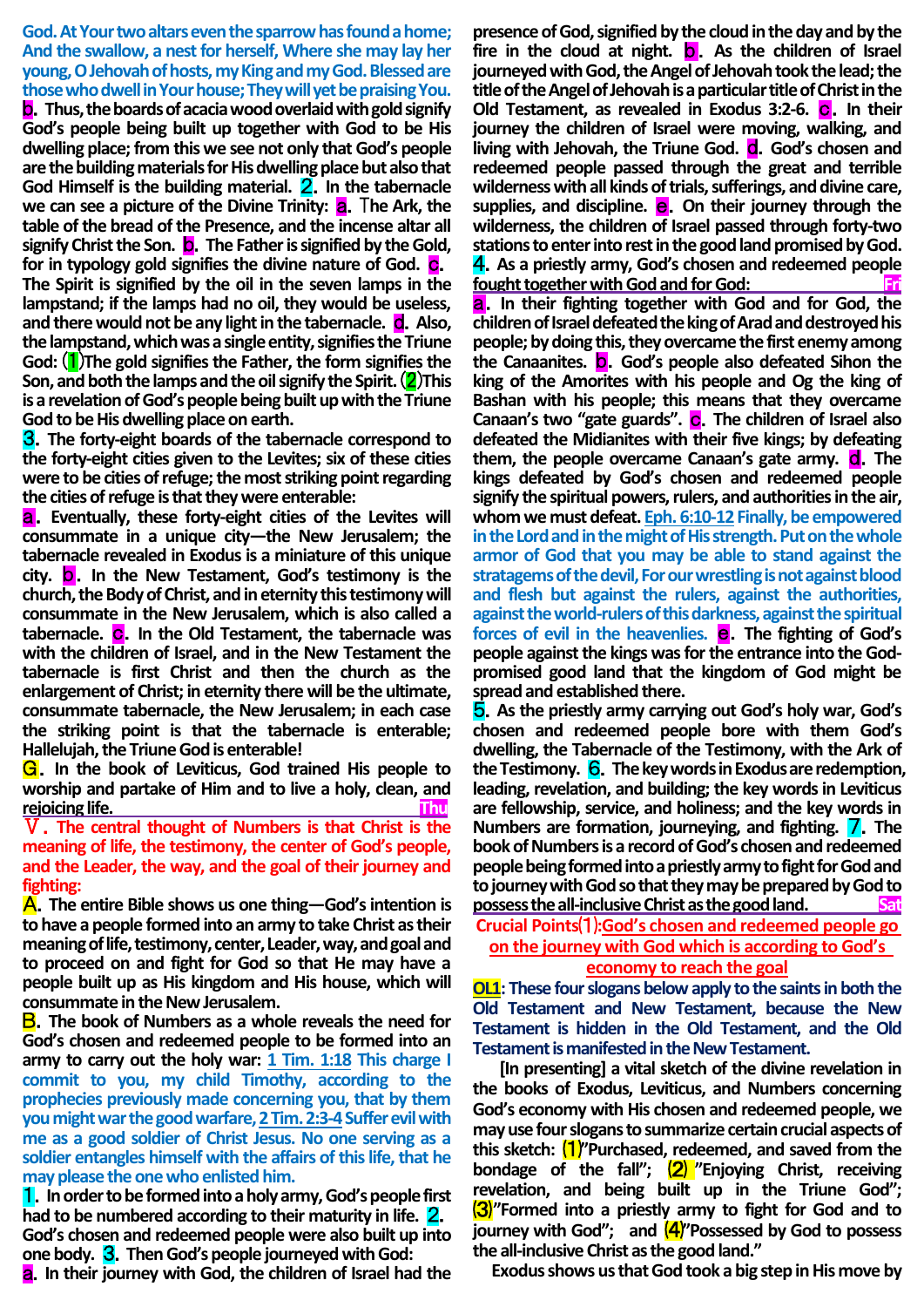**coming down to deliver Israel out of Egypt and bring them into the wilderness. Egypt typifies the world where people are occupied with making a living and where people can enjoy a life with pleasures. The world is a place of easy living and pleasure and also a place of sin and idolatry.**

**God delivered Israel out of Egypt and brought them into the wilderness…. It is very good to be saved by God out of the noisy world to a place where there is only the heavens and the earth and God, nothing else. But for the long run, the wilderness was not a good place. Thus, they had to be brought by a long journey through the wilderness.**

**God moved with them and brought them to Mount Sinai. Sinai represents God's presence…. The children of Israel remained at Sinai with God for about eleven months. God stayed with His people day and night there, so God trained them.**

**At Mount Sinai God gave them the law and the pattern for the tabernacle. On the one hand, God regulated them by**  the law, and on the other hand, He encouraged them by the **tabernacle. After the decree of the law and the building up of the tabernacle at Sinai, God gave them all the chapters of Leviticus to train them to worship and partake of God and to live a holy, clean, and rejoicing life.** 

## **Application to the serving ones**

**As a serving one in the church, please recognize that there is a definite goal in the Christian life and the church life. With a clear goal, you would not waste your days aimlessly. You were chosen and redeemed with a clear purpose. That is to build up the Body of Christ, to bring in the new revival to prepare for the Lord's second coming. Are you not making the success in the job to live in affluence or sending your child to the distinguished university as your goals? If these are your goal, it means you are not making God's goal as the goal of your life. Such a life has no real goal and cannot receive bountiful supply from God. Because you cannot have two goals.** 

## **Matt. 6**:**24No one can serve two masters, for either he will hate the one and love the other, or he will hold to one and despise the other. You cannot serve God and mammon.**

**From the eyes of the people in the world, it seems waste to run the Christian race with God for God's goal. But if you make God's goal as the goal of your life and go on, God is with you and supply and lead you in every aspect. Hallelujah!** 

**Phil. 3:13 Brothers, I do not account of myself to have laid hold; but one thing I do: Forgetting the things which are behind and stretching forward to the things which are before, 14 I pursue toward the goal for the prize to which God in Christ Jesus has called me upward.** 

**Prayer: " Oh Lord Jesus, I was chosen by God in the eternity past and was redeemed through Christ's redemption 2000 years ago. Thank the Lord. Now I am running the Christian race in the church life. To build up the Body of Christ, I will practice 4 great initiatives, prayer groups, gospel, home training and divide the district for everyone to function. May God operate within me and may this indwelling God become my high performance."** 

**Crucial Points**⑵**:God's Word has a rich supply. The Word is**  the bread of life and is a light to our path, giving light and **imparting understanding** 

**OL1:The law is a portrait of God, the revelation of God Himself; the law reveals that God is a God of love, light, holiness, and righteousness:**

**OL2:The reality of keeping the law is to live God and express God. Such a living, a living in the eternal economy of God, is**  **the living of a God-man, a life of continually denying the self and being crucified to live Christ, who is God's testimony, by the bountiful supply of the Spirit of Jesus Christ for the enlarged and expanded expression of God.**

**Contrary to the concept of both Jews and Christians, the law was given not for us to keep, but to reveal what kind of God our God is. As the testimony of God, the law is indeed lovable. Romans 7:12says, "So then the law is holy, and the commandment holy and righteous and good." In Romans 7:14 Paul says that "the law is spiritual." The law is holy, righteous, good, and spiritual.**

**The law is God's testimony, God's expression, a revelation of God to His people…. The law of God reveals God's attributes, showing that He is jealous, holy, loving, righteous, truthful, and pure. As the word of God and the testimony, the expression, of God, the law is a type of Christ as God's Word and God's testimony, God's expression. The reality of keeping the law is to live God and express God. Such a living, a living in the eternal economy of God, is the living of a God-man, a life of continually denying the self and being crucified to live Christ, who is God's testimony, by the bountiful supply of the Spirit of Jesus Christ for the enlarged and expanded expression of God.**

## **Application to the new ones, young people and college students**

**Please have a basic recognition about the law. The law primarily reveals what God is. Thus it is the expression of God. Secondly, to keep the law is to eat the Word of God (the law is one part of God's Word) and enjoy and receive the bountiful supply of the Spirit to live Christ. This recognition is totally different from your natural concept of "keeping the law", so you need to receive wisdom and revelation through prayer. Jer. 15:16 Your words were found and I ate them, And Your word became to me The gladness and joy of my heart, For I am called by Your name, O Jehovah, God of hosts.** 

**Matt. 4:4 But He answered and said, It is written, "Man shall not live on bread alone, but on every word that proceeds out through the mouth of God.''**

**Psa. 119:105 Your word is a lamp to my feet And a light to my path.**

**130 The opening of Your words gives light, Imparting understanding to the simple.**

**God's Word is the daily bread for you and it gives light, understandingin the path to reach the goal of Christian life. Please read and pray read the Word of God daily. The Word has nutrient to nourish your inner being. Also it is light in your daily little paths to reach the purpose of your Christian race. Without the Word, there is no light and you will get lost. And in Christian journey, when you face the difficulty, the Word releases the light and gives you wisdom and revelation for you to break through the difficulties.** 

**God's Word, including the law contains demand, but at the same time it has bountiful supply to meet that demand. If you can enjoy the Spirit in the Word and live Christ, automatically you would fulfill the requirements of the Word.**

**In your student life, how much supply of the Word is needed! Otherwise your inner being is not nourished and there is no power and you will get filled up with study soon or have problem in the relationships. Also without light, the situation gets worse and leads you to maze. When you face tribulation, you cannot deal with it. After year of 2000, the suicide rate of young people in Japan has been the highest.**